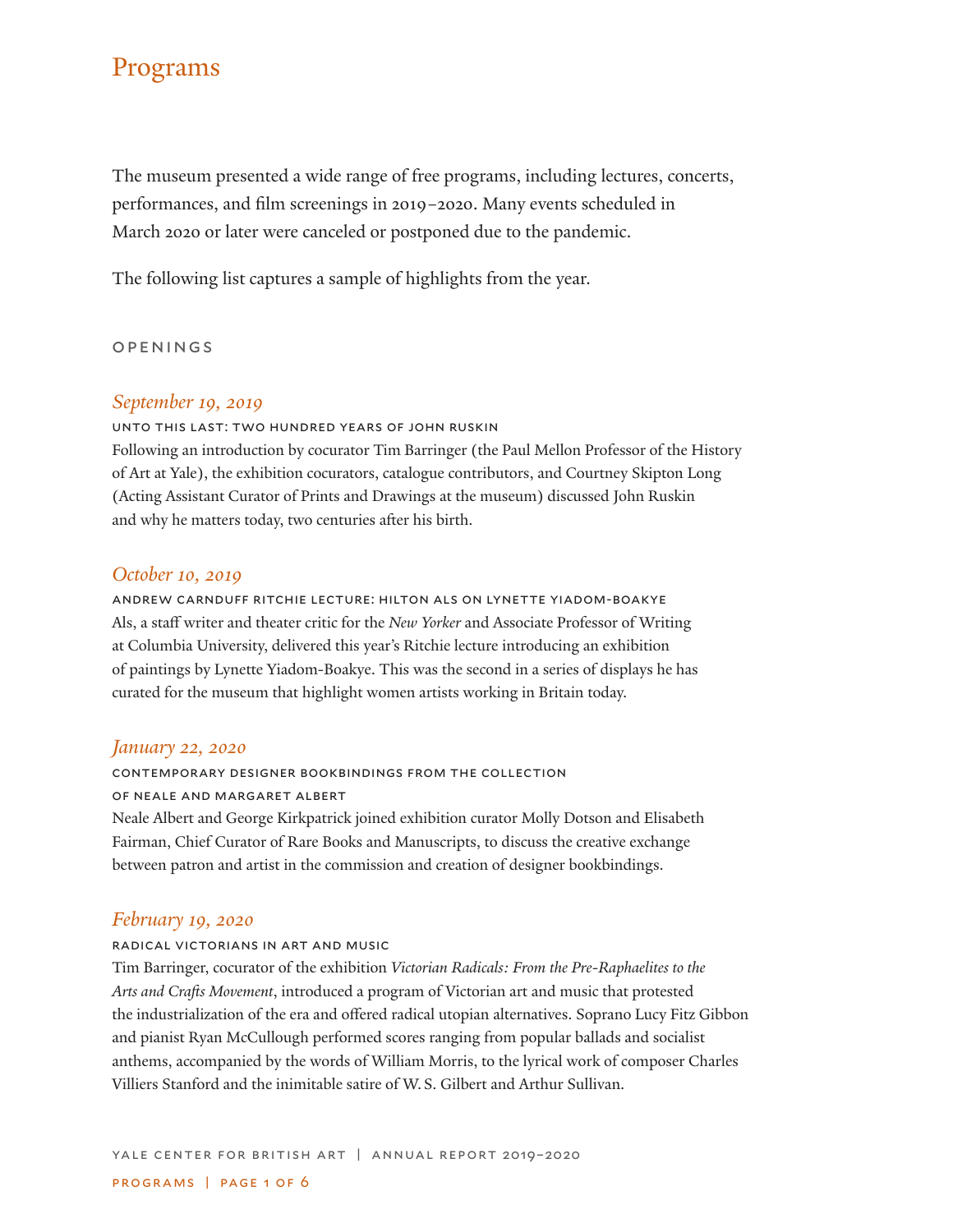#### lectures

### *September 19, 2019*

#### ishion hutchinson on william blake

Hutchinson, a poet and Associate Professor, Department of English, Cornell University, discussed William Blake with Leah Mirahkor, Lecturer in Ethnicity, Race, and Migration and the Program in American Studies, Yale University.

# *September 20, 2019*

#### the image of whiteness

Daniel C. Blight, writer and lecturer, Critical and Historical Studies in Photography, University of Brighton spoke about his book *The Image of Whiteness: Contemporary Photography and Racialization* and moderated a discussion with Claudia Rankine, Frederick Iseman Professor of Poetry, and Leah Mirakhor, Lecturer in the Program in Ethnicity, Race, and Migration.

### *September 25, 2019*

#### scraping ruskin

Jorge Otero-Pailos, artist, Director and Professor of Historic Preservation, Graduate School of Architecture, Planning, and Preservation, Columbia University, gave a talk to complement the exhibition *Unto This Last: Two Hundred Years of John Ruskin*.

# *October 23, 2019*

### why we need ruskin now

Tim Barringer, the Paul Mellon Professor of the History of Art, Yale University, proposed that the critical practice of John Ruskin offers the potential for a renewal of art-historical thinking today.

### *November 6, 2019*

norma lytton lecture: edgar heap of birds, spirit citizen: provocative native american public art and studio practice Edgar Heap of Birds (artist and Traditional Elk Warrior Society Leader, Cheyenne Nation of Oklahoma) presented Native origins recounted in revised US history, indigenous community art actions, and public art collaborations with museums and art centers in America and internationally.

# *February 7, 2020*

a conversation with isaac julien The filmmaker and installation artist Isaac Julien CBE RA, featured in the museum's exhibition *Migrating Worlds: The Art of the Moving Image in Britain*, discussed his work.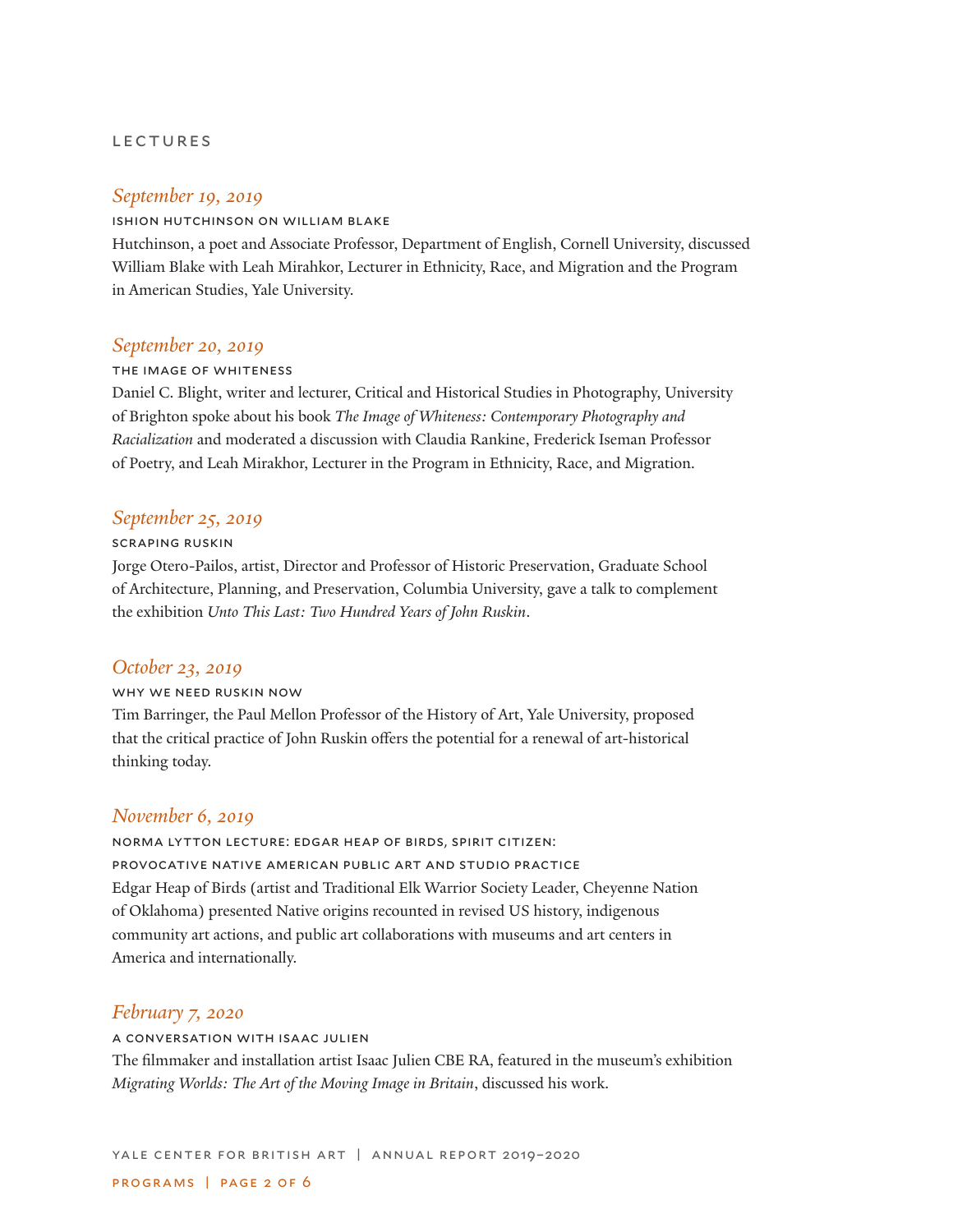# "ART IN CONTEXT" GALLERY TALKS

### *September 24, 2019*

iron and wire and fields of steel: john ruskin and the natural world Judith Stapleton, PhD candidate, History of Art, Yale University

# *October 22, 2019*

peterloo and protest Lars Kokkonen, Curator for Collection Research, Yale Center for British Art

# *November 12, 2019*

barbara walker Maryam Ohadi-Hamadani, Postdoctoral Research Associate, Yale Center for British Art

### *November 19, 2019*

books of the hour: the materiality and visuality of ruskin's first editions Victoria Hepburn, PhD candidate, History of Art, Yale University

### *December 3, 2019*

ruskin in the museum: student, collector, curator Tara Contractor, PhD candidate, History of Art, Yale University

#### *January 21, 2020*

a selection of works by women bookbinders Molly Dotson, Assistant Curator of Rare Books and Manuscripts

# *February 4, 2020*

race and sculpture at the yale center for british art Michelle Donnelly, PhD candidate, History of Art, Yale University

### *February 11, 2020*

*john eardley wilmot* by benjamin west Adam Chen, Yale College '22, Head Student Guide

# *February 25, 2020*

making modernity: the "industrial arts" in victorian britain Christine Olson, Yale PhD candidate, History of Art, Yale University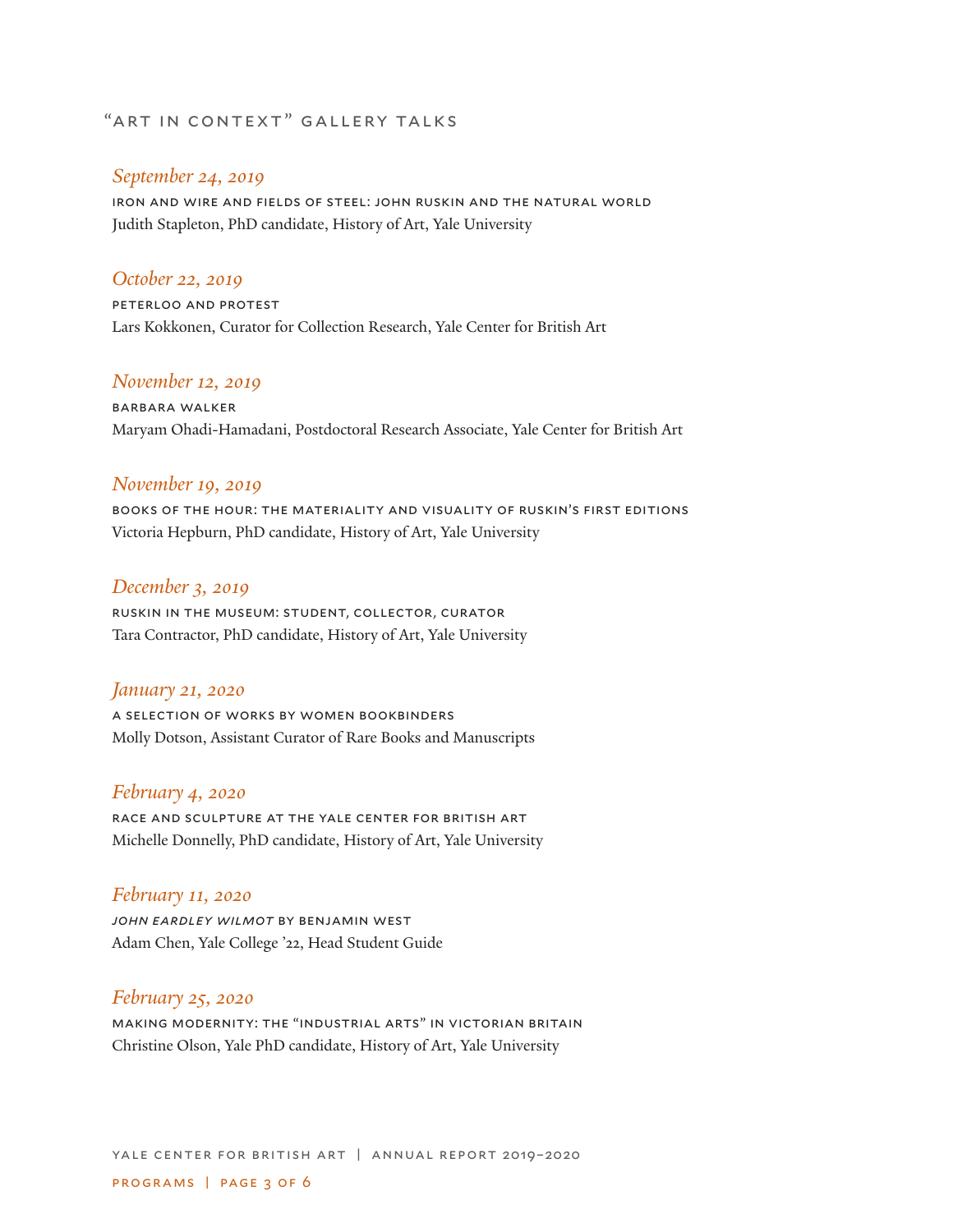### *March 3, 2020*

palestine in print: power, planning, and propaganda Michal Goldschmidt, PhD candidate, History of Art and Architecture, Brown University

#### workshops

On September 5, 2019, the museum hosted a teaching workshop addressing these questions: As a teacher, how do you ensure your curricular goals are being achieved during your museum visit? How many artworks should you select, and how do you pace the conversation? Titled *Creating a Lesson Plan in the Museum*, this free program was open to all college and university faculty, as well as graduate students.

On October 5, 2019, the museum held a community and teacher workshop titled *Race and the Art Museum*. This three-hour program examined the concept of race within the context of artworks from the museum's collections. Museum educators led a lively conversation about the question of neutrality and how the museum presents British visual and material culture. K–12 educators, college students, faculty, and members of the New Haven community were invited.

On October 23, 2019, coinciding with the museum's special exhibition *Unto This Last: Two Hundred Years of John Ruskin*, scientific illustrator Bayla Arietta led a workshop exploring observational drawing and watercolor painting techniques. Arietta is a Curatorial Assistant in the Department of Prints and Drawings.

On October 24, 2019, the Visual Literacy Consortium, an informal group of K–12 educators, met to explore visual literacy and its role in the school curriculum The group's goal is to work toward an expanded notion of literacy that includes making meaning from visual as well as written texts.

On January 16, 2020, the museum held a teaching workshop addressing these questions: How do you create dialogue around a work of art? What are some strategies for integrating information into a conversation in the museum? Titled *Weaving Information into a Conversation*, this free program was open to all college and university faculty, as well as graduate students.

On January 23, 2020, the museum hosted the program *Resolve to Publish: Tips for Organizing Your Research and Images*. Free and open to all college and university students and faculty, participants learned how to use digital tools to prepare their papers for publication.

On February 29, 2020, in conjunction with the special exhibition she curated, *Contemporary Designer Bookbindings from the Collection of Neale and Margaret Albert*, Molly Dotson, Assistant Curator of Rare Books and Manuscripts, led an *Introduction to Bookbinding* workshop.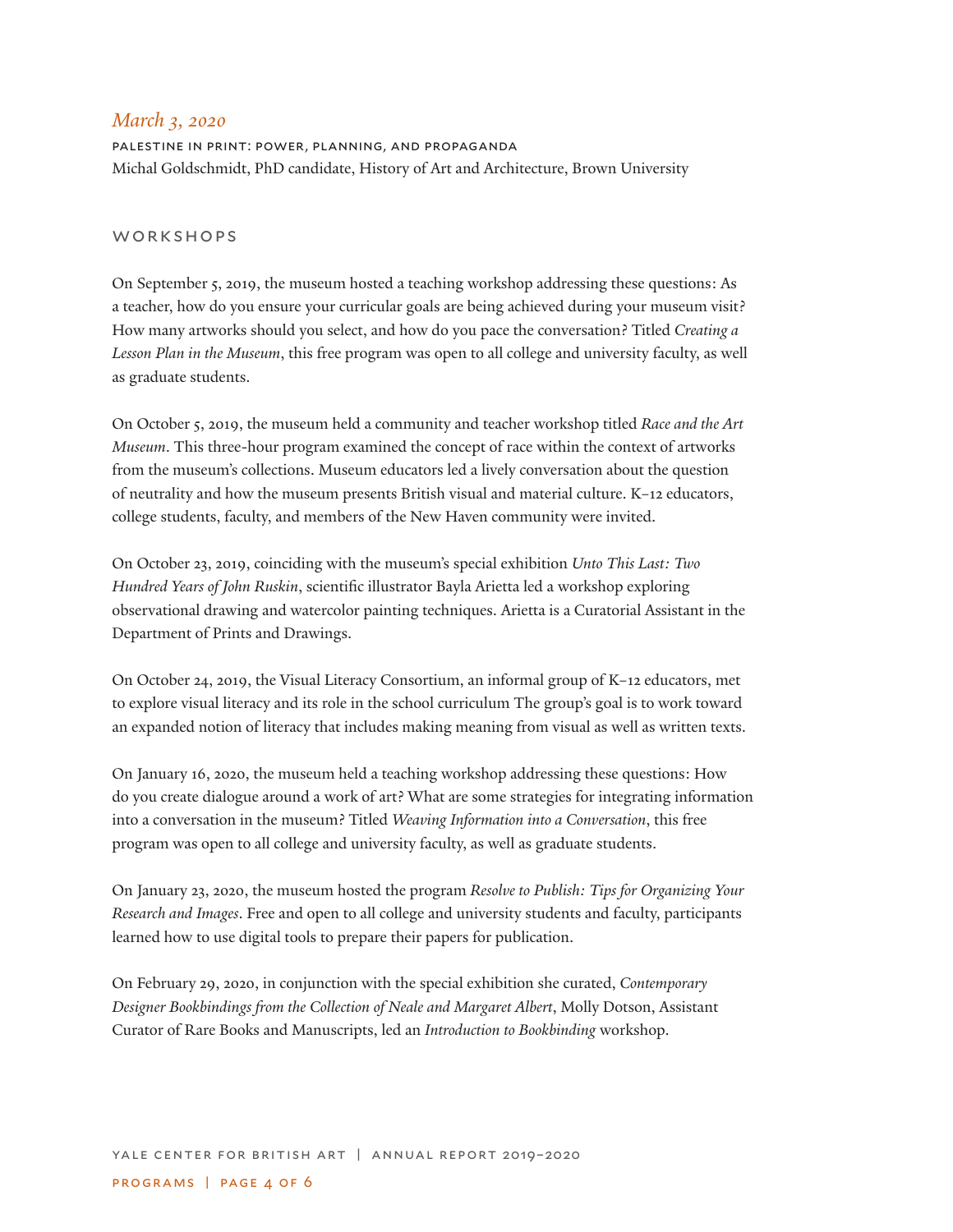# access and family programs

Four sessions of *Exploring Artism: A Program for Families* were held during 2019–2020. This ongoing free program is for families with children aged five to twelve and on the autism spectrum. Participants spend time in the galleries responding to artworks with interactive materials, followed by creating something of their own in a classroom. All family members are encouraged to participate.

On November 2, 2019, the museum hosted the *Shadow Tellers Game: Create A Story with Shadow Puppets*. Families and visitors of all agers joined Elm City Creative and Forever Stoked Creative for a morning of storytelling and puppet-making.

In February 2020, the museum invited families and children of all ages to explore the collections during New Haven Public Schools vacation days and participate in two *Sketching in the Galleries* programs.

#### **TOURS**

The museum's Docent Program is a vital part of the Education Department. Docents offer tours of the collections, special exhibitions, and the building's architecture. In 2019–2020, docents presented more than forty-five tours.

#### performances

### *July 17, 2019*

#### flower songs and english gardens

A selection of art songs was performed by the internationally renowned soprano Charlotte de Rothschild. The musical repertoire consisted of songs about flowers and English gardens to complement the museum's exhibition *Eileen Hogan: Personal Geographies*.

### *September 14, 2019*

#### keats, shelley, ghosts & lovers

The acclaimed British actor Julian Sands explored his favorite poems from the anthology published by the Keats-Shelley Memorial Association, *John Keats and Percy Bysshe Shelley: Essential Poems* (2016, edited by Duncan Wu). This event was cosponsored by the Elizabethan Club of Yale University and the Yale Center for British Art.